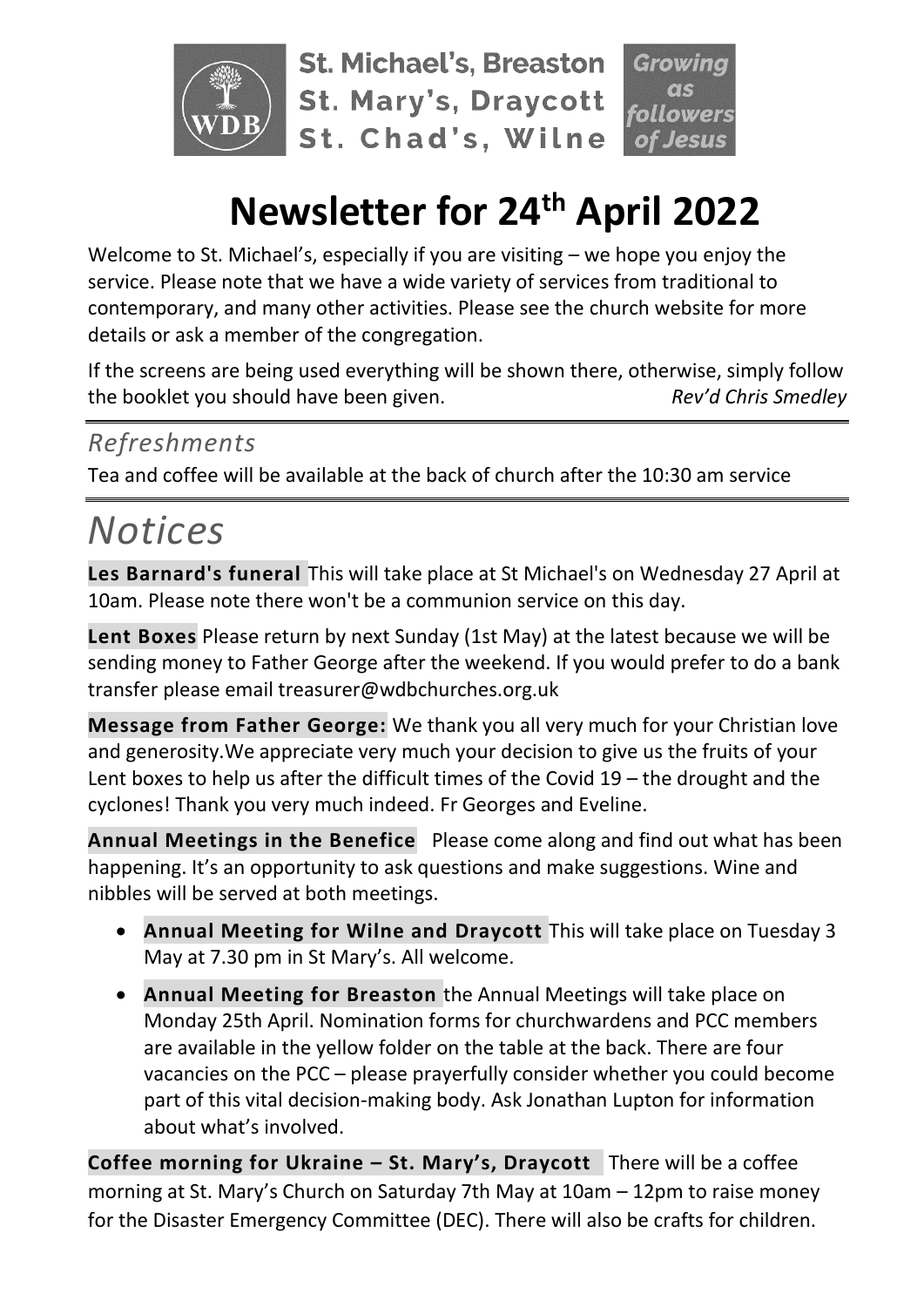#### **John Archer & Paul Bell - Saturday 11th June at 7:30pm at St. Michael's**

**Church**. We're delighted to announce that renowned magician and comedian John Archer will be performing at St. Michael's. He will be accompanied by local singer/song writer Paul Bell. John was a finalist on Britain's Got Talent and was the first magician that Penn & Teller were unable to work out how he did his magic trick. This will be a really great evening of excellent entertainment and perfect to invite your friends to! Tickets at £15 (including a drink and cakes) and will be on sale soon. Any surplus will be donated to Erewash Community Sponsorship. Please view their websites to find out more: [www.john-archer.com](http://www.john-archer.com/) & [www.paulbellmusic.com](http://www.paulbellmusic.com/)

**Pray for Ukraine** St. Micheal's Church will be open on Thursday and Saturday from 10am –12pm. There is a prayer card available and we encourage you to light a candle.

**All Age Service** Just a reminder that there is an All Age Service taking place at St. Mary's Church Hall in Draycott next Sunday. This is a family friendly service which will be set out café style. These will take place on the first Sunday of every month.

**Rogation Service** On Sunday 22nd May we are holding a Rogation Service at St. Chad's in Wilne at 10:30am. There is the option of a walk before the service which will start from St. Michael's Church at 9:30am and will go along the Coffin Path. Please bring a picnic with you if you would like to join us for a picnic after the service.

**St. Michael's - Revision of Church Electoral Roll** Application forms to join the Electoral Roll are available in the yellow folder on the table at the back of church.

**Daily Prayer:** We hold a short service of Daily Prayer on our public Facebook page from **Monday to Thursday** only starting at 9:30 am. We are currently using the 'Northumbrian Community Daily Prayer' which is available on the internet. Alternatively, you can purchase the service book. The readings we will be having are as follows:

|      | On Facebook |             |            |                   | *Not on Facebook  |            |
|------|-------------|-------------|------------|-------------------|-------------------|------------|
| w/c  | Mon         | Tue         | *Wed       | Thu               | Fri               | Sat        |
| 24th | Ephesians 4 | $2$ Tim $2$ | Acts 5     | Acts <sub>5</sub> | Acts <sub>5</sub> | Acts 6     |
| Apr  | $v7 - 16$ . | $v3 - 13$ , | $v17 - 26$ | $v27 - 33$        | $v34 - 42.$       | $v1 - 7$ , |
|      | Mark 13     | John 15     | John 3     | John 3            | John 6            | John 6     |
|      | $v5 - 13$   | $v18 - 21$  | $v16 - 21$ | $v31 - end$       | $v1 - 15$         | $v16 - 21$ |

\*Please note there won't be Daily Prayer on Facebook this Wednesday.

*All other service details are at the end of the newsletter*

**Men's Danger Club** Our next event is a travel back in time. It will be a guided tour in Dale Abbey of the ruins of the Abbey, a unique chance to go inside the small church built in the mid 1100's and a visit to the Hermit's Cave. We have permission to park at the Carpenter's Arms where we will meet at 7.30p.m. on Friday 27th. May. Please let me know if you will be coming. John Skinner john.judy184@outlook.com or see me in Church." *John Skinner*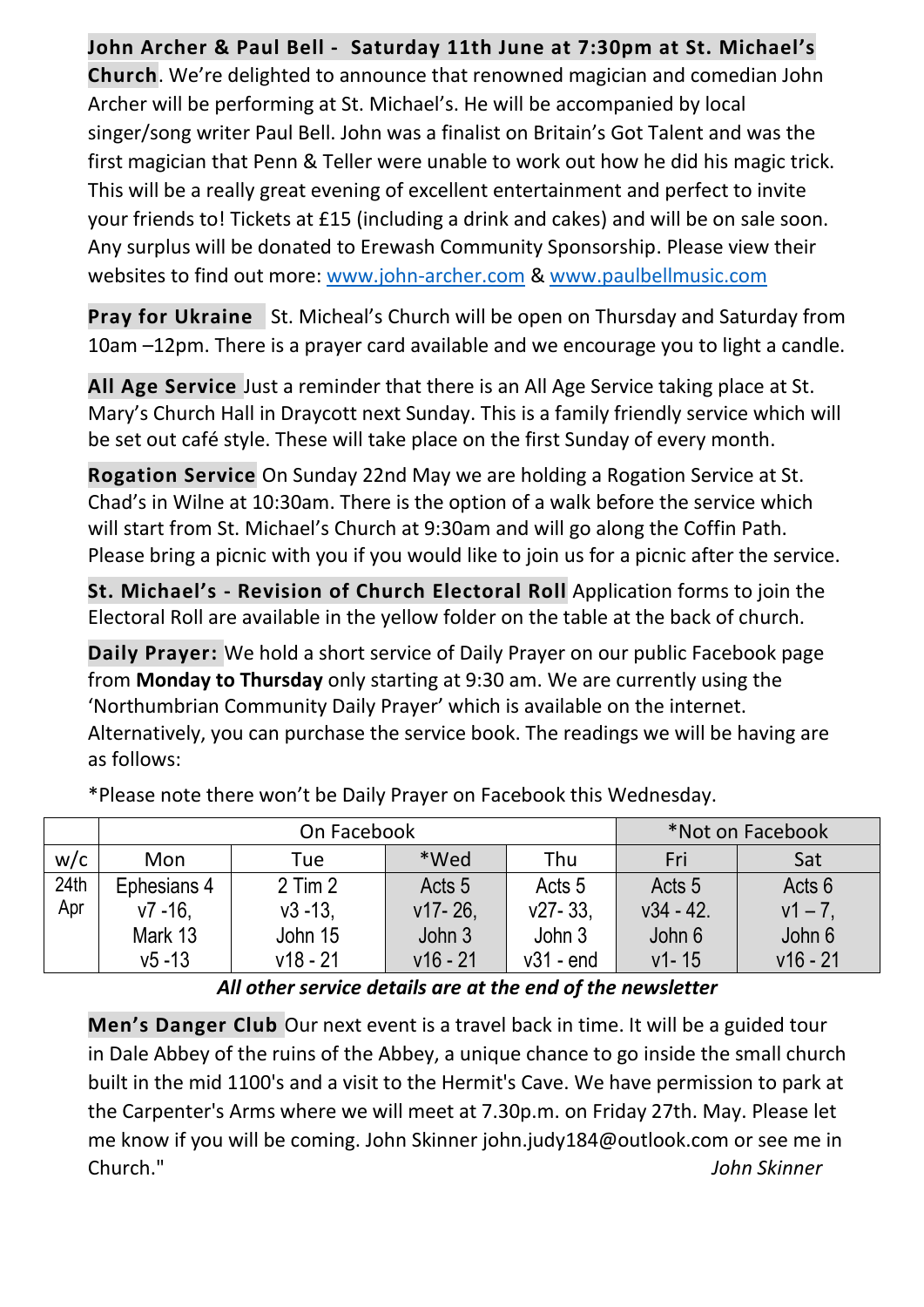**Tea Tent - Help required** Breaston Churches Together, along with Breaston WI & the Breaston Belles, are running the Tea Tent at the Royal Celebrations on Duffield Close on 2nd May from 12 noon to 5pm. They need help on the day with serving cakes & drinks & also with clearing up at the end of the day. If you are able to help would you please put your name on the sheet at the back of the church. It would also be much appreciated if anyone can help by making cup cakes, scones, tray bakes, tea loaves etc. (Because they are difficult to serve they are not able to deal with gateaux or Victoria Sandwiches). Cakes can be taken to the Tea Tent from 11 am onwards on the day. Many thanks. *Lynda Irwin*

**Volunteers needed for Family Messy Church – Draycott** Steve and Jodie are looking for volunteers to help run Messy Church which will take place at Draycott Methodist Church from Thursday 12th May. This will run every second Thursday of the month. Please speak to either Chris, Jodie or Steve for further details.

**Prayer** Please pray for both parishes as we seek to discern God's will moving forward. It still feels that people are in recovery mode from the last two years and lacking energy. Pray that God will help us to be the disciple making churches that he desires.

The Diocesan Vision Prayer is:

'Gracious God, in your mercy and for your glory, renew us, reshape us, revive us – with generous faith, courageous hope and life-giving hope – that, in transformed lives through growing church and building community, we may see your Kingdom come and be good news for all. Amen'.

### *Giving*

We are most grateful for your continued financial support in these challenging times. It really is greatly appreciated!

Please do consider giving by standing order, BACS or cheque if possible. This reduces cash handling and physical journeys to the bank which is much safer for all involved. If you feel able to give a one-off gift or to increase your giving by standing order, that would also be greatly appreciated. Thank you.

Please contact the Treasurer at [treasurer@wdbchurches.org.uk](mailto:treasurer@wdbchurches.org.uk) or the church office at [office@wdbchurches.org.uk](mailto:office@wdbchurches.org.uk) for bank details or Gift Aid forms.

If you have a smartphone, you can also give using your mobile phone by scanning this code for St. Michael's but please be aware that a service charge is deducted by the provider:  $\rightarrow \rightarrow \rightarrow \rightarrow \rightarrow \rightarrow$ 

**Donate while you shop online!** You can now donate to St. Michael's when you shop online, at no extra cost to yourself. It works with Amazon (via Amazon Smile) and a host of other retailers via EasyFundRaising. Details are on the [church website](http://www.stmichaelsbreaston.org.uk/index.php/113-news/236-giving-online). It's very easy to set up. **Why not make your online shopping benefit the church?** Just click the logo  $\rightarrow \rightarrow \rightarrow \rightarrow \rightarrow \rightarrow \rightarrow \rightarrow \rightarrow$ 



*Scan to give online*